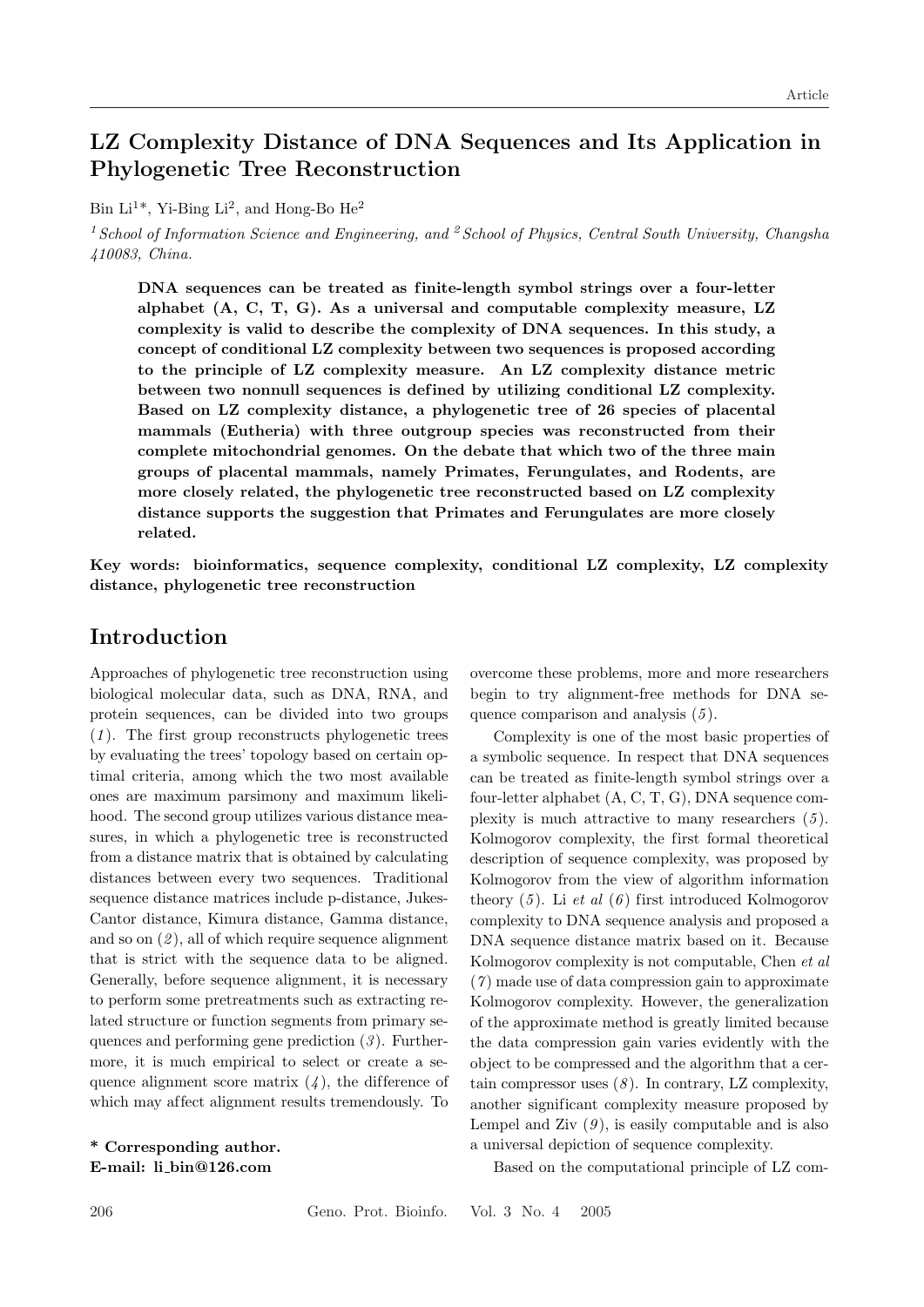plexity, we propose a concept of conditional LZ complexity between two sequences. An LZ complexity distance metric is defined according to conditional LZ complexity. The LZ complexity distance has been applied to the reconstruction of a phylogenetic tree of 26 species of placental mammals (Eutheria) with three outgroup species.

### Model

### Sequence LZ complexity and conditional LZ complexity

#### Preliminaries

Given a symbolic sequence  $S = s_1 s_2 \dots s_n$ , the function  $l(S) = n$  denotes the length of S.  $S(i, j)$  denotes the subsequence  $s_i s_{i+1} \ldots s_j$  of S that starts at position i and ends at position j, where if  $i > j$  or  $j < 1$ , then  $S(i, j)$  is a null sequence (denoted by  $\varphi$ ). The vocabulary of S, denoted by  $v(S)$ , is defined as the set formed by all the subsequences (words). The concatenation of  $S$  and another sequence  $Q$  forms a new sequence  $R = SQ$ , where S is called a prefix of R and R is called an extension of S. If there exists an integer i, then  $S = R(1, i)$ . When the length of  $S$  is not specified explicitly, it is convenient to identify the prefix of S by means of a special operator  $\pi$ where  $S_{\pi^i} = S(1, l(S) - i), i = 0, 1, \dots$  In particular,  $S_{\pi^0} = S$ , and  $S_{\pi^i} = \varphi$  for  $i \geq l(S)$ .

An extension  $R = SQ$  is said to be reproducible from S, denoted by  $S \to R$ , if  $Q \in v(R_\pi)$ . In sequence reproduction process, since  $Q \in v(R_{\pi})$  implies the existence of a positive integer  $p \leq l(S)$  such that  $q_i = r_{p+i-1}, i = 1, 2, ..., l(Q), R$  can be generated from S by first copying the known symbol  $s_p = r_p$ of S to obtain  $q_1 = r_{1+l(S)}$ ; then  $q_2 = r_{2+l(S)}$  can be obtained by copying  $r_{p+1}$  (which may still be a symbol of S or, if  $p = l(S)$ , the first and already known symbol of  $Q$ ), and so on, until the last symbol of  $Q$ .

A nonnull sequence  $S$  is said to be *producible* from its prefix  $S(1, j)$ , denoted by  $S(1, j) \Rightarrow S$ , if  $S(1, j) \to S_{\pi}$  and  $j < l(S)$ . The distinction between the production process  $S(1, j) \Rightarrow S$  and the reproduction process  $S(1, j) \rightarrow S$  lies in the recursive copying process that characterizes the latter. It is required that the extended subsequence  $S(j+1, l(S))$  belongs to the vocabulary of  $S_{\pi}$ , namely  $S(j + 1, l(S)) \in$  $v(S_{\pi})$ , in the reproduction process. While in the production process, it is required that the subsequence  $S(j+1, l(S)-1)$  belongs to  $v(S_{\pi})$ . The production

process allows for a single-symbol innovation at the end of the copying process.

#### Sequence LZ complexity

Any nonnull sequence  $S$  can be built from a null sequence  $\varphi$  using an *m*-step production process:

$$
\varphi \Rightarrow S(1, h_1) \Rightarrow S(1, h_2) \Rightarrow \dots \Rightarrow S(1, h_i) \Rightarrow \dots \Rightarrow S(1, h_m)
$$

Note that  $1 \leq m \leq l(S)$  and  $h_m = l(S)$ . Let  $h_0 = 1$ , the above  $m$ -step production process of sequence  $S$ can result in a parsing of S as follows:

$$
H(S) = S(h_0, h_1) S(h_1 + 1, h_2) \dots S(h_{i-1} + 1, h_i) \dots S(h_{m-1} + 1, h_m)
$$

where  $H(S)$  is called a *production parsing* of sequence S and  $H_i(S) = S(h_{i-1} + 1, h_i)$  is called the i<sup>th</sup> production component of  $H(S)$ . The number of production components in a production parsing is denoted by  $c_{H(S)}$ .

A production component  $H_i(S)$  and the corresponding production step  $S(1, h_{i-1}) \Rightarrow S(1, h_i)$  are said to be maximum if  $S(1, h_{i-1}) \rightarrow S(1, h_i)$ , where  $\rightarrow$  denotes the negation of  $\rightarrow$ . A production parsing  $H(S)$  is said to be *minimum* if each of its production components, with a possible exception of the last one, is maximum. Using  $E(S)$  to denote the minimum production parsing, the number of production components in  $E(S)$  can be denoted as  $c_{E(S)}$ . It has been proved by Lempel and Ziv that the minimum production parsing of a given sequence is unique  $(9)$ .

Lempel and Ziv  $(9)$  defined the complexity of a sequence as the number of production components in the minimum production parsing of this sequence, which is called sequence LZ complexity. Using  $c(S)$ to denote the LZ complexity of sequence  $S$ , we have  $c(S) = c_{E(S)}$ . According to the definition of sequence LZ complexity, the minimum production parsing of a certain sequence can be built and then the LZ complexity of this sequence can be easily obtained. Kaspar and Schuster  $(10)$  presented a detailed algorithm and a flow chart to compute sequence LZ complexity. The following three inequalities have also been proved in previous studies  $(9, 10)$ :

$$
c(S) < c(SQ) \tag{1}
$$

$$
c(S) < c(QS) \tag{2}
$$

$$
c(SQ) \le c(S) + c(Q) \tag{3}
$$

For a detailed analysis of many other properties of sequence LZ complexity, see previous studies  $(9, 10)$ .

Geno. Prot. Bioinfo. Vol. 3 No. 4 2005 207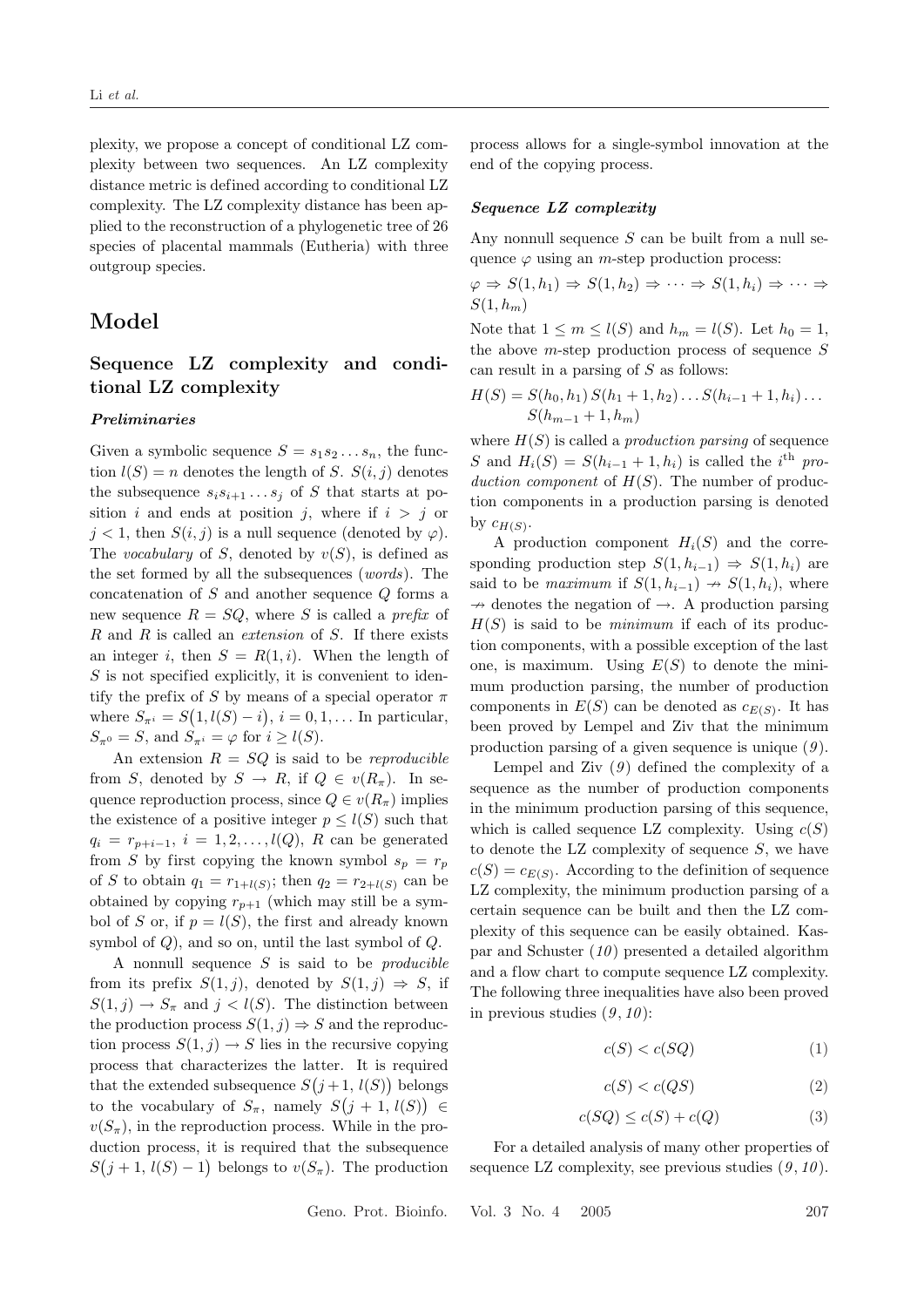#### Sequence conditional LZ complexity

Sequence LZ complexity can significantly describe the complexity of a single sequence. To depict the complexity relationship between two sequences, we propose a notion of conditional LZ complexity according to the principle of sequence LZ complexity.

Given a sequence T, an extension  $R = SQ$  of sequence S is said to be conditional reproducible from S, denoted by  $[T]S \to R$ , if  $Q \in v(TR_{\pi})$ . To extend S into  $R$ , the reproduction process only uses the vocabulary of sequence  $R_{\pi}$ , namely  $v(R_{\pi})$ ; whereas by concatenating  $T$  before  $S$ , the conditional reproduction process also uses the information of fered by  $T$ , namely the vocabulary  $v(T R_\pi)$ , where  $v(R_\pi) \in v(T R_\pi)$ . This is the main difference between the reproduction process and the conditional reproduction process.

Given a sequence  $T$ , a nonnull sequence  $S$  is said to be *conditional producible* from its prefix  $S(1, i)$ , denoted by  $[T]S(1, j) \Rightarrow S$ , if  $[T]S(1, j) \rightarrow S_{\pi}$  and  $j < l(S)$ . Similar to the production parsing of S, given a conditional sequence  $T$ , the *conditional production* parsing of S using an m-step conditional production process can be built as:

$$
H(S|T) = S(h_0, h_1) S(h_1 + 1, h_2) \dots S(h_{i-1} + 1, h_i) \dots S(h_{m-1} + 1, h_m)
$$

where  $H_i(S|T) = S(h_{i-1} + 1, h_i)$  is called the *i*<sup>th</sup> conditional production component of  $H(S|T)$ . The number of conditional production components in a conditional production parsing is denoted by  $c_{H(S|T)}$ . A conditional production component  $H_i(S|T)$ and the corresponding conditional production step  $[T]S(1, h_{i-1}) \Rightarrow S(1, h_i)$  are said to be maximum if  $[T]S(1, h_{i-1}) \rightarrow S(1, h_i)$ . A conditional production parsing  $H(S|T)$  is said to be *minimum* if each of its conditional production components, with a possible exception of the last one, is maximum. Similar to the minimum production parsing, the minimum conditional production parsing is also unique. In respect that, relative to the minimum production parsing, any conditional production component  $H_i(S|T)$  is obtained from a larger vocabulary  $v(T R_\pi) \supseteq v(R_\pi)$ , so the length of each maximum production component will not be longer than that of the corresponding maximum conditional production component. Using  $E(S|T)$  to denote the minimum conditional production parsing, the number of conditional production components in  $E(S|T)$  can be denoted as  $c_{E(S|T)}$ .

Definition 1: The conditional LZ complexity of sequence  $S$  relative to the conditional sequence  $T$  is  $c(S|T)$ , and  $c(S|T) = c_{E(S|T)}$ .

Note that the conditional LZ complexity of S relative to  $T$  equals the LZ complexity of  $S$  when  $T$  is null, namely  $c(S|T) = c(S)$  if  $T = \varphi$ .

Given sequences  $S, Q$ , and  $T$ , the following inequalities can be deduced according to the definition of the minimum conditional production parsing and Inequalities  $(1)$  and  $(2)$ :

$$
c(S|TQ) \le c(S|T), \quad c(S|QT) \le c(S|T) \tag{4}
$$

$$
c(S|T) \le c(SQ|T), \quad c(S|T) \le c(QS|T) \tag{5}
$$

Inequality (4) implies that the conditional LZ complexity of the given sequence will not be increased by concatenating a sequence after or before the conditional sequence. Inequality (5) implies that the conditional LZ complexity of the given sequence will not be decreased by concatenating a sequence after or before the original sequence. We present another inequality as the following:

$$
c(SQ|T) \le c(S|T) + c(Q|TS)
$$
\n<sup>(6)</sup>

**Proof:** Let sequence  $R = SQ$  and  $c(SQ|T) = a$ . The minimum conditional production parsing of R with given T is  $E(R|T) = R(1, h_1) \dots R(h_{a-1} + 1, h_a)$ . Assuming that the last symbol of sequence  $S, s_{l(S)}$ , lies in the  $k^{\text{th}}$  maximum conditional production component of sequence R with given T, then  $E_k(R|T) =$  $R(h_{k-1} + 1, h_k)$ , we have  $(h_{k-1} + 1) \leq l(S) \leq h_k$ and  $c(S|T) = k$ . Let sequence  $L = R(l(S) + 1, h_k)$ and sequence  $M = R(h_k + 1, l(R))$ , then it is obvious that  $Q = LM$ .  $R(h_k + 1, h_{k+1}) \dots R(h_{a-1} +$ 1,  $h_a$ ), a suffix of  $E(R|T)$ , happens to be the minimum conditional production parsing of sequence M relative to the conditional sequence  $TSL$ , that is,  $E(M|TSL) = R(h_k + 1, h_{k+1}) \dots R(h_{a-1} + 1, h_a).$ Hence  $c(M|TSL) = a - k = c(R|T) - c(S|T)$  and  $c(R|T) - c(S|T) = c(M|TSL)$ . For  $LM = Q$ , by Inequality (4),  $c(M|TSL) \leq c(M|TS)$ , and by Inequality (5),  $c(M|TS) \leq c(LM|TS) = c(Q|TS)$ . Since  $c(R|T) - c(S|T) = c(M|TSL) \leq c(Q|TS)$ , so  $c(R|T) = c(SQ|T) \leq c(S|T) + c(Q|TS).$ 

The following inequality indicates that conditional LZ complexity satisfies the triangle inequality:

$$
c(Q|T) \le c(Q|S) + c(S|T)
$$
\n<sup>(7)</sup>

**Proof:** By Inequality (4),  $c(Q|TS) \leq c(Q|S)$ . By Inequality (5),  $c(Q|T) \leq c(SQ|T)$ . Adding the above two deduced inequalities, we have  $c(Q|TS)$  +  $c(Q|T) \leq c(Q|S) + c(SQ|T)$ , that is,  $c(Q|T) \leq$  $c(Q|S) + c(SQ|T) - c(Q|TS)$ . By Inequality (6),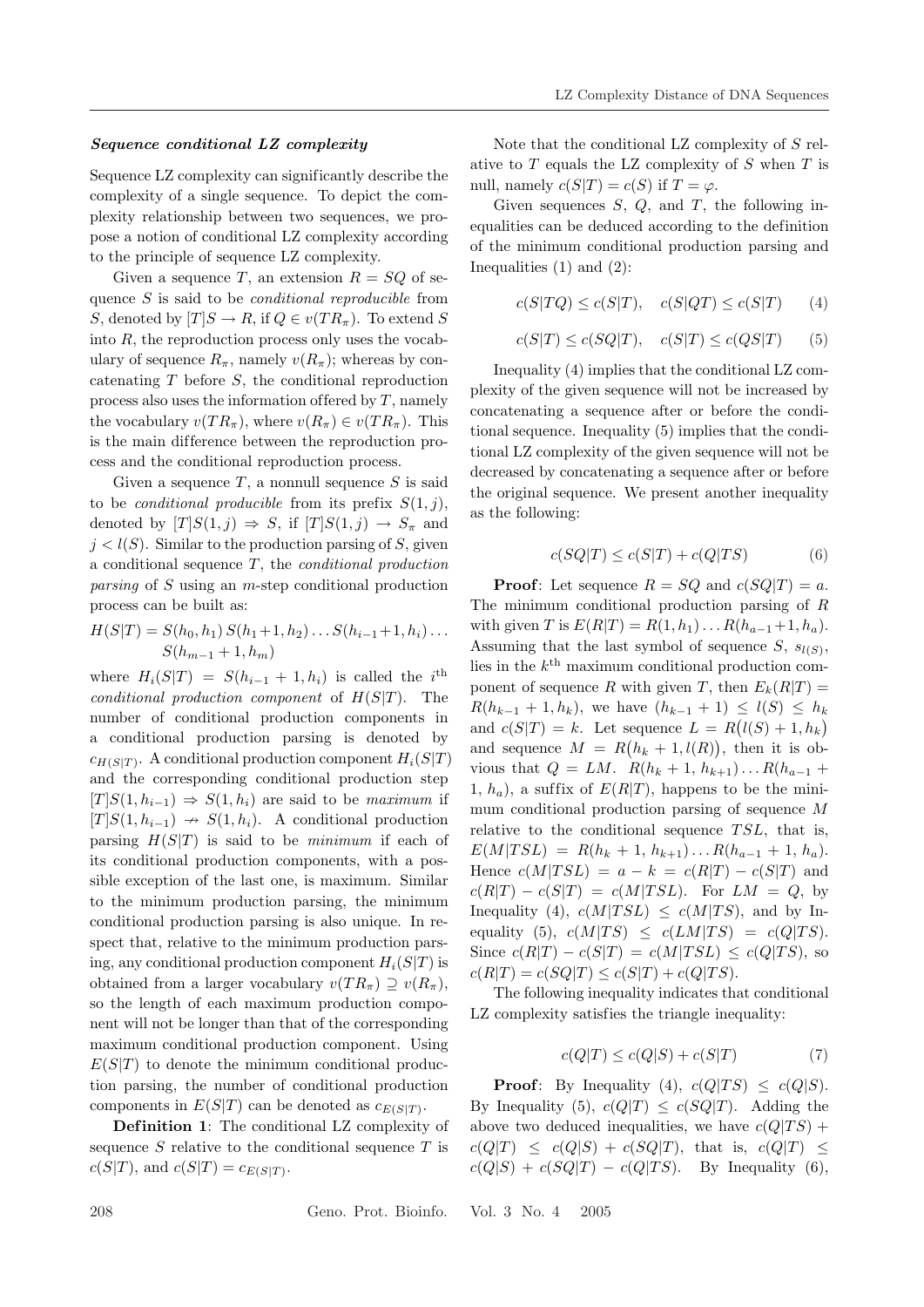$c(SQ|T) - c(Q|TS) \leq c(S|T)$ . Hence  $c(Q|T) \leq$  $c(Q|S) + c(S|T)$ .

### Distance metric of sequence LZ complexity

A distance metric defined on a set of objects should satisfy the following four conditions:

1.  $d(x, y) > 0, \forall x \neq y$  (nonnegative);

2.  $d(x, y) = 0, \forall x = y$  (identity);

3.  $d(x, y) = d(y, x), \forall x \neq y$  (symmetry);

4.  $d(x, y) \leq d(x, z) + d(z, y), \forall x, y, z$  (triangle inequality).

For nonnull sequences, we can measure the similarity between two sequences in quantity by computing their conditional LZ complexity. By Inequality (6), sequence conditional LZ complexity also satisfies the triangle inequality. However, sequence conditional LZ complexity is not in symmetry, thus it cannot be used as a sequence distance metric directly.

Therefore, based on conditional LZ complexity, we propose a distance measure between nonnull sequences as:

$$
D(x, y) = \max\{c(x|y), c(y|x)\}\tag{8}
$$

For nonnull sequences  $x$ ,  $y$ , and  $z$ , by the definition of conditional LZ complexity,  $D(x, y) > 0$ is always satisfied if  $x \neq y$ . The proposed distance also satisfies the identity condition up to an additive  $O(1)$  term if  $x = y$ . It is obvious that  $D(x, y)$  is in symmetry for every two sequences x and y. By Inequality (7), we have  $c(x|y) \leq c(x|z) + c(z|y)$  and  $c(y|x) \leq c(y|z) + c(z|x)$ . Hence max $\{c(x|y), c(y|x)\} \leq$  $\max\{c(x|z), c(z|x)\}\ + \max\{c(z|y), c(y|z)\}\$ , which implies that  $D(x, y)$  also satisfies the triangle inequality. Thus, the proposed distance is a valid distance metric. We call the proposed distance metric defined on nonnull sequences as LZ complexity distance.

## Application

The mammalian phylogenetic relationship at the molecular level still remains to be a controversial topic in nowaday molecular genetics (11 ). Researches using different types of molecular data and analysis methods result in dif ferent conclusions to the debate about which two of the three main groups of placental mammals, namely Primates, Ferungulates, and Rodents, are more closely related. There are three possible phylogenetic trees, as shown in Figure 1, by introducing an outgroup that has comparatively close relationship to placental mammals into the phylogeny analysis. Alignment analysis using some proteins encoded by mitochondrial genome supports that the evolutional relationship between Primates and Rodents is more closely related  $(12)$ . The reconstructed phylogenetic tree's topology suggested in these studies is [Ferungulates (Primates, Rodents)] (Figure 1B). However, alignment analysis using mitochondrial DNA  $(\text{mtDNA})$  sequences  $(13)$  or some proteins encoded by nuclear genome  $(14)$  gives the tree's topology of [Rodents (Primates, Ferungulates)], which suggests that Primates and Ferungulates are more closely related (Figure 1A).

Motivated by the studies of Cao  $et \ al \ (12)$  and Reyes *et al*  $(11)$ , we chose the whole mitochondrial genomes of 26 species of placental mammals as molecular data to reconstruct the phylogenetic tree of Eutherian orders. Similar to their studies, opsossum, wallaroo, and platypus were selected as the outgroup. All the 29 data files were obtained from the GenBank database, and the 29 species and their access numbers are listed in Table 1.

Firstly, 29 mtDNA sequences were extracted from the above 29 data files. Then the conditional LZ complexity between every two sequences was computed. The LZ complexity distances were measured according to Equation (8). Using the LZ complexity distances between sequences, a distance matrix was built



Fig. 1 Three possible trees among Primates, Ferungulates, and Rodents relative to the outgroup.

Geno. Prot. Bioinfo. Vol. 3 No. 4 2005 209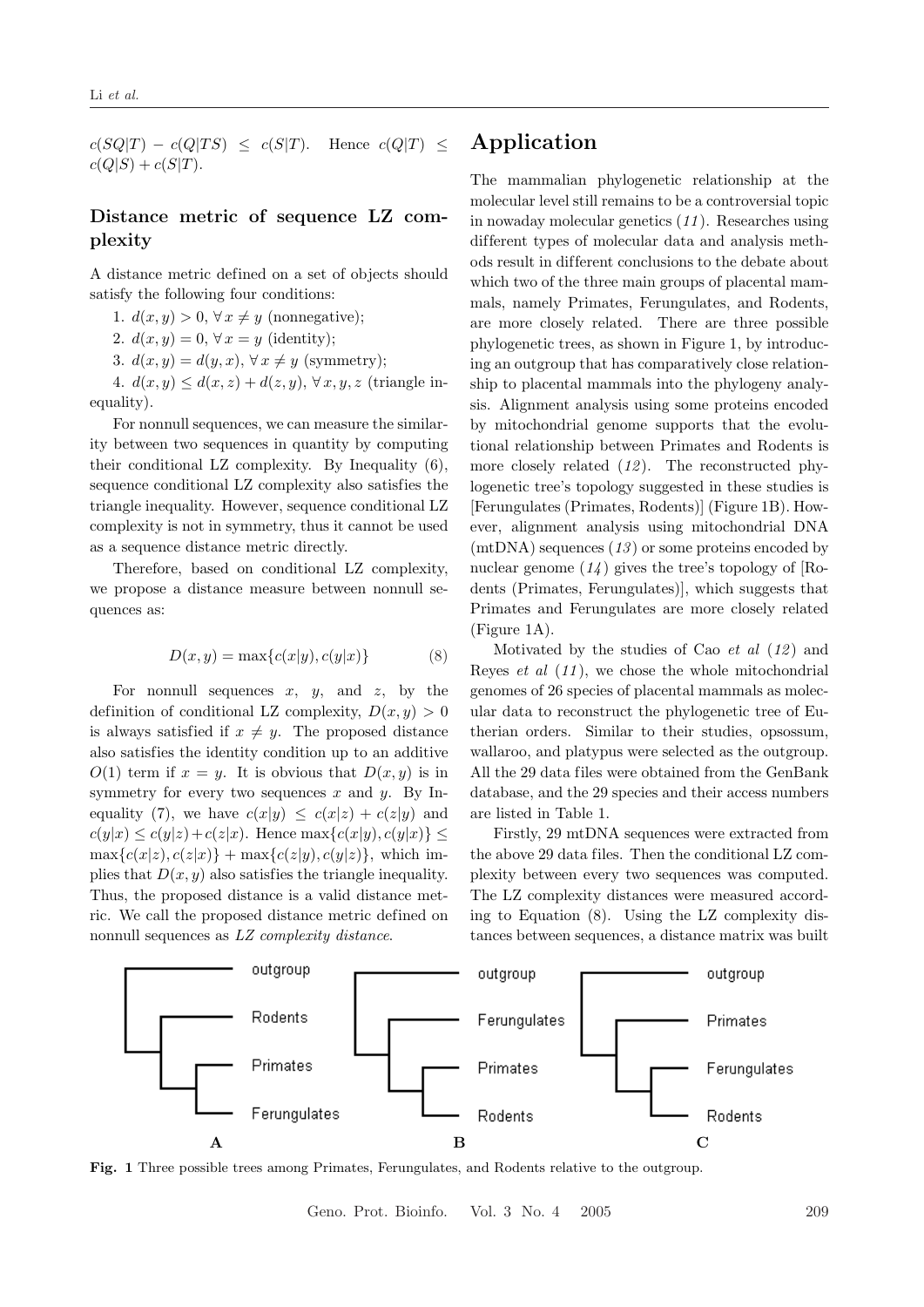| Group        | Species                                         | Access number |
|--------------|-------------------------------------------------|---------------|
| Primates     | Human (Homo sapiens)                            | V00662        |
|              | Common chimpanzee (Pan troglodytes)             | D38116        |
|              | Pigmy chimpanzee ( $Pan~paniscus$ )             | D38113        |
|              | Gorilla (Gorilla gorilla)                       | D38114        |
|              | Orangutan (Pongo pygmaeus)                      | D38115        |
|              | Gibbon (Hylobates lar)                          | X99256        |
|              | Baboon ( <i>Papio hamadryas</i> )               | Y18001        |
| Ferungulates | White rhinoceros ( <i>Ceratotherium simum</i> ) | Y07726        |
|              | Harbor seal (Phoca vitulina)                    | X63726        |
|              | Gray seal (Halichoerus grypus)                  | X72004        |
|              | Cat (Felis catus)                               | U20753        |
|              | Fin whale (Balenoptera physalus)                | X61145        |
|              | Blue whale <i>(Balenoptera musculus)</i>        | X72204        |
|              | Cow(Bos taurus)                                 | V00654        |
|              | Horse $(Equus \ caballus)$                      | X79547        |
|              | Donkey (Equus asinus)                           | X97337        |
|              | Great rhinoceros (Rhinoceros unicornis)         | X97336        |
|              | $\text{Dog } (Canis familiaris)$                | U96639        |
|              | Sheep (Ovis aries)                              | AF010406      |
|              | $\text{Pig}(Sus\; scorefa)$                     | AJ002189      |
|              | Hippopotamus (Hippopotamus amphibius)           | AJ010957      |
| Rodents      | Rat (Rattus norvegicus)                         | X14848        |
|              | Mouse $(Mus \; musculus)$                       | V00711        |
|              | Squirrel (Sciurus vulgaris)                     | AJ238588      |
|              | Fat dormouse (Glis glis)                        | AJ001562      |
|              | Guinea pig (Cavia porcellus)                    | AJ222767      |
| Outgroup     | Opossum (Didelphis virginiana)                  | Z29573        |
|              | Wallaroo (Macropus robustus)                    | Y10524        |
|              | Platypus (Ornithorhyncus anatinus)              | X83427        |

Table 1 The 29 Mammalian Species and Their GenBank Access Numbers

up. To reconstruct the phylogenetic tree, we utilized the neighbor-joining method  $(15)$  in PHYLIP software package of version 3.63 (16) and the TreeView tool of version 1.6.6  $(17)$ .

The phylogenetic tree reconstructed through the proposed LZ complexity distance method is shown in Figure 2. It indicates the topology of [Rodents (Primates, Ferungulates)] about the Eutherian orders' phylogeny, which is in accordance with the overall structure of the phylogeny presented in the studies of Cao et al  $(12)$  and Reyes et al  $(11)$ . Furthermore, all branches in the tree completely agree with the result in Cao  $et$  al  $(12)$  and most of the clades conform to the result in Reyes *et al*  $(11)$  except for the position of guinea pig. As a species of nonmurid rodents, guinea pig is grouped into neither nonmurid rodents nor murid rodents, but shows an outgroup status relative to Primates, Ferungulates, and Rodents in Figure 2. Such an unexpected disagreement may suggest some deep biological implications, for the phylogenetic position of guinea pig stays as one of the most controversial topics in system biology (18–20).

In this study, we also reconstructed a phylogenetic tree using sequences of coding regions (data not shown). A total of 12 mitochondrial genes that encode 12 mitochondrial proteins were extracted from each of the 29 species' mitochondrial genomes. Then the 12 gene sequences corresponding to one species were concatenated to form a new mtDNA sequence. We computed the LZ complexity distance between every two of these 29 concatenated sequences and then built up a distance matrix from these data. Using the distance matrix, another phylogenetic tree was reconstructed and it was completely in accordance with the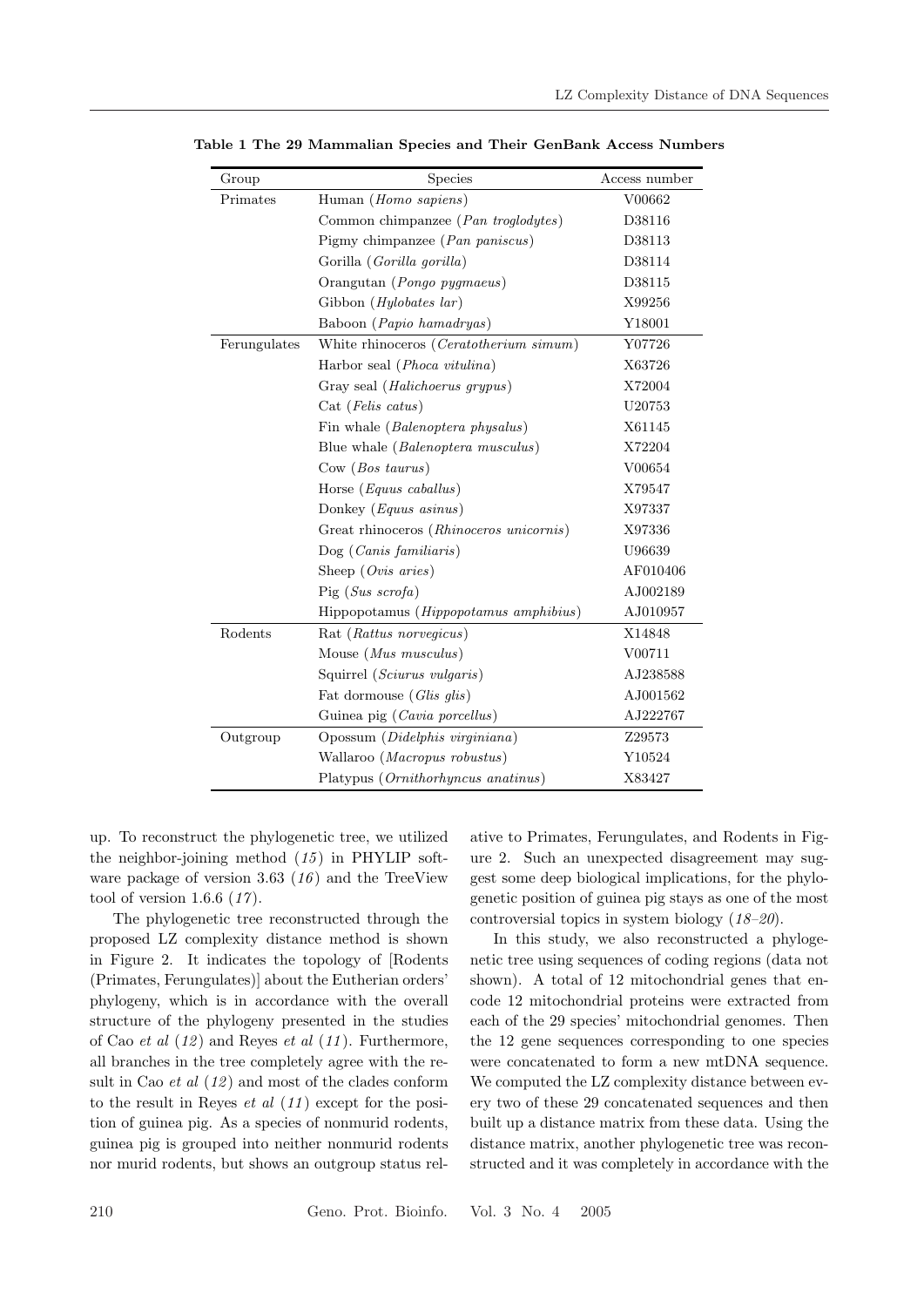

Fig. 2 The phylogenetic tree reconstructed from the mtDNA sequences of 26 species of placental mammals using LZ complexity distance, where opossum, wallaroo, and platypus were used as the outgroup.

tree shown in Figure 2. Phylogeny inferred through the above approach also implied that Primates and Ferungulates are more closely related.

## Conclusion

The proposed sequence LZ complexity distance satisfies all the four conditions of distance metric theoretically and has been applied successfully to the phylogenetic tree reconstruction of 26 species of placental mammals. The phylogeny inferred through the LZ complexity distance measure is in agreement with the overall structure of some previous studies, which indicates the validity of using the proposed sequence LZ complexity distance to analyze the evolutionary relationship of DNA sequences in quantity. The computation of the proposed distance is totally automatic and

alignment-free. Unlike most existing methods of phylogenetic tree reconstruction, the proposed method does not require gene identification nor any prior biology knowledge such as an accurate alignment score matrix.

Among the debate that which two of the three main groups of placental mammals, namely Primates, Ferungulates, and Rodents, are more closely related, the phylogenetic tree reconstructed based on the proposed sequence LZ complexity distance using whole mitochondrial genome supports the suggestion that Primates and Ferungulates are more closely related. In the reconstruction of the phylogenetic tree of 26 species of placental mammals, results obtained respectively from the complete mitochondrial genomes and some coding regions in mitochondrial genomes are both significant in biological sense. Thus we see that the proposed method works well without the limita-

Geno. Prot. Bioinfo. Vol. 3 No. 4 2005 211